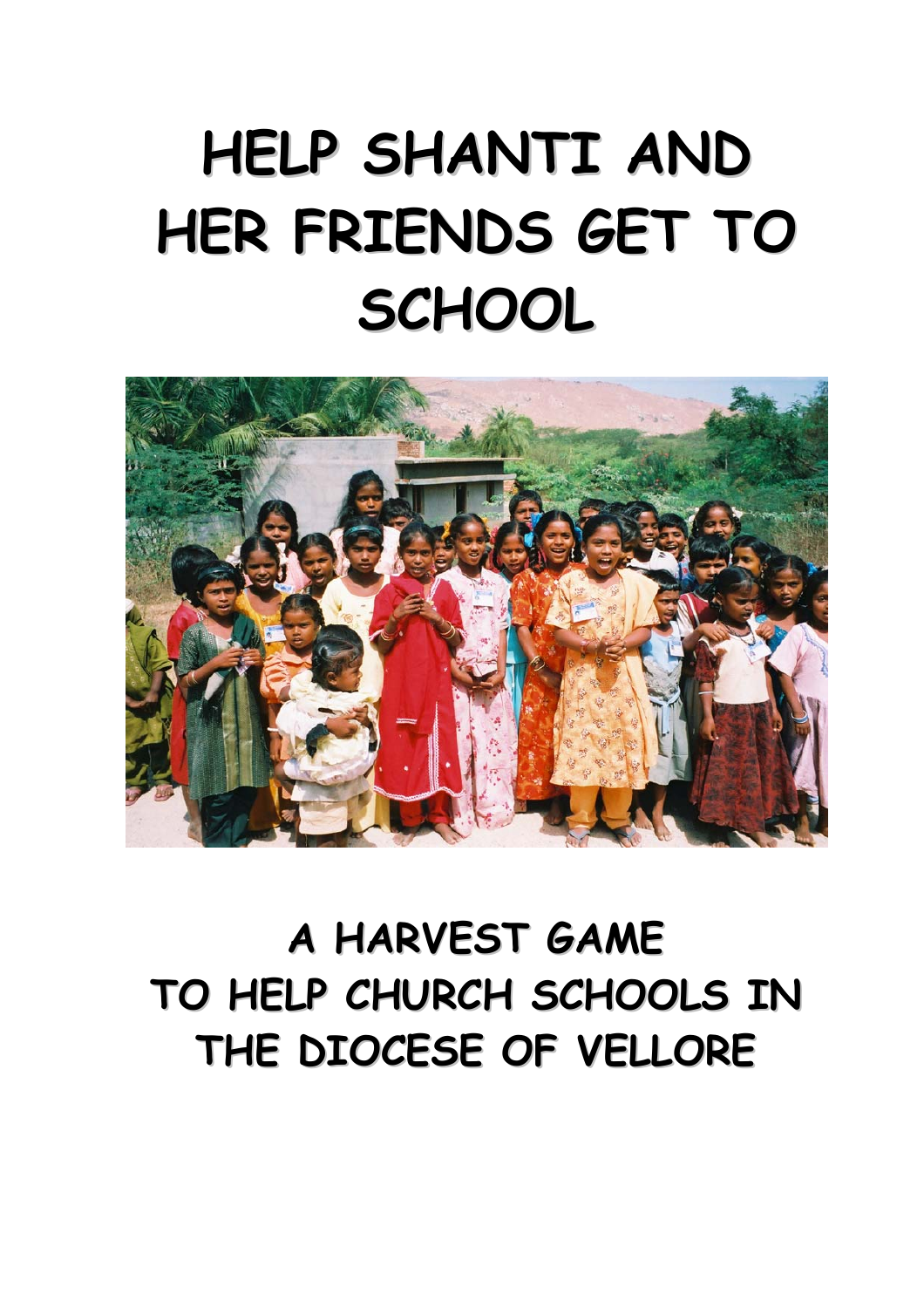For Shanti and her friends, children in villages in the Diocese of Vellore, in South India, going to school is something that they long to do. But it's not as easy for them to get to school as it is for us. There are all sorts of things that prevent them getting the education they so desperately want. As you play this game, you'll discover some of the things that stop girls and boys like Shanti getting to school. You'll also discover some of the ways people are helping these children to receive an education and change their lives. Perhaps you, too, will want to help children like Shanti get to school!

### **HOW TO PLAY THE GAME**

In the back of this booklet you will find a sheet of 'Chance' cards and a sheet of 'Challenge' cards. Ask your teacher to photocopy these. Then cut these up along the lines, and keep the 'Chance' cards and 'Challenge' cards separately. Shuffle the 'Chance' cards, and the 'Challenge' cards. You will also find a game board, with 100 marked squares. Some squares are not numbered but have a picture on them. If it is possible, ask your teacher to enlarge this to A3 on the photocopier.

You can have as many players as you like to play. Each player will need a counter. You will also need one dice to play.

- Decide which order you will play in. Each player starts with their first throw. Move the number of squares that it says on the dice ( ie if you throw 5 you move to square number 5).
- If you move ends on a photo square, you must take a 'Chance' card. Read out what it says and carry out the instructions.
- If your move ends on a square marked 'Challenge' you must read out the challenge and try to carry it out. Other players are allowed to help with the challenge.
- The winner is the first person to reach square number 100, but carry on playing until every player has had a chance to get to school!

### **Other ideas**

If your school playground has a number grid marked on it, you could play the game outside. Ask a teacher to visit the website… and print the photos for the squares in a large size. Put the photos on the right numbers in the number grid and get playing!

To raise money for the children in schools in Vellore, you could charge a fee to pay, or sponsor a player or… use your imagination!!!!!!

**Before you play, you might want to read through the rest of this booklet, to help you understand what children like Shanti face as they try to get to school – and also to help you with the Challenges!**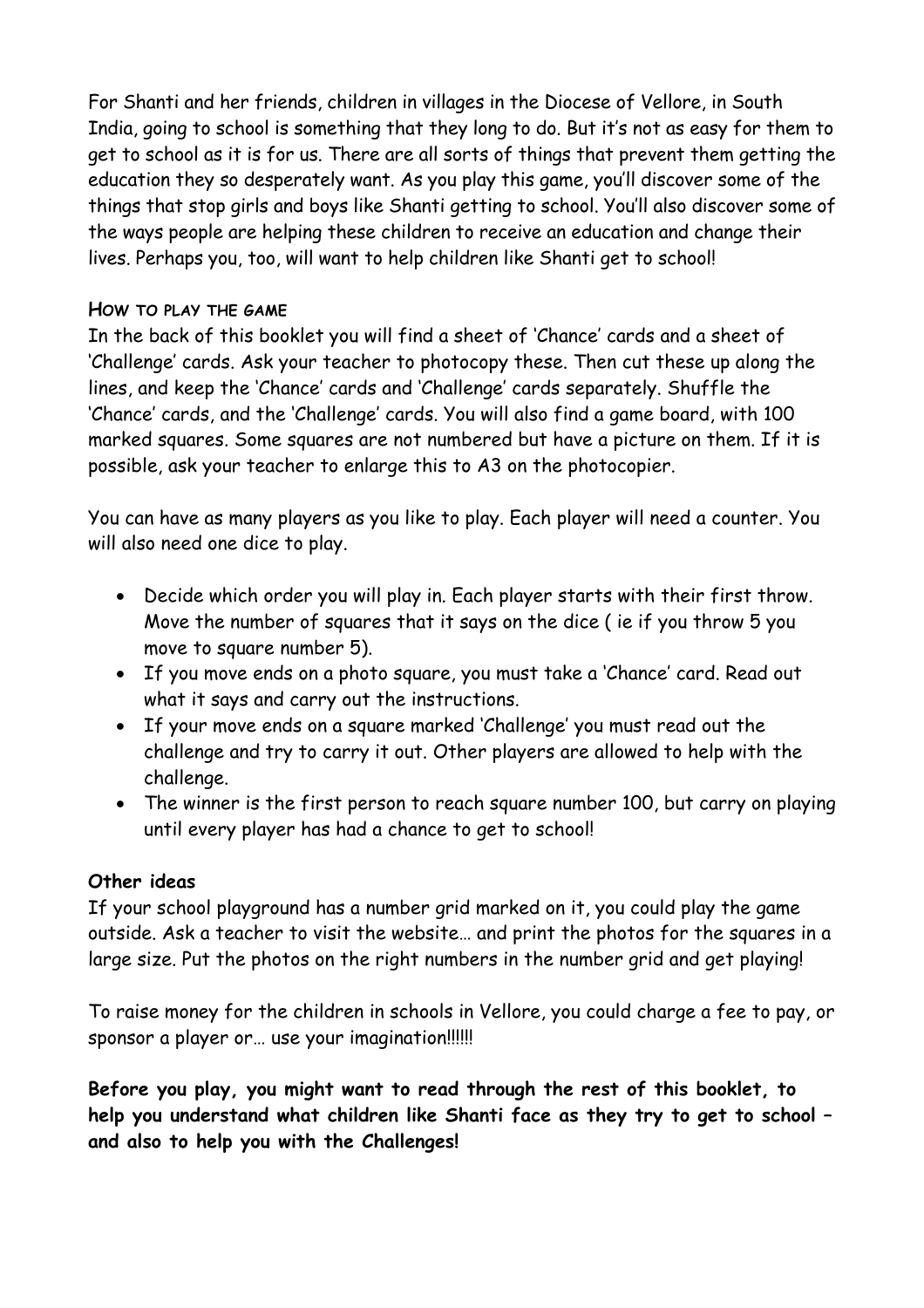### **Why is it so hard for Shanti to get to school?**

Well, to answer this, we're going to look at some other questions first.

### **Why are some people so poor in India?**

Not everyone is poor in India. Some people are very rich indeed. However, many of the millions of people who live in India have barely enough to get by each day.

The people of India have been divided by the caste system. Your caste is defined by your birth, and can never change. Your caste determines what you are allowed to do in India. Even if you become immensely wealthy, you can never change the caste into which you were born.

When the missionaries first began to work in the area covered by the Diocese of Vellore, they determined to work amongst the poorest of the poor people. These people were the lowest caste of people in India. They have been known as the Untouchables. Gandhi called them the 'Harijans' which means the Children of God. Today they ask to be known as 'Dalits' which means the downtrodden people.

Dalits are the people who had to do the jobs that no one else would do, including jobs that involve clearing up dung and touching dead bodies. Many of the laws keep the Dalits in the lowest positions in life. They are not allowed to take drinking water from the public wells. They do not necessarily receive a free education like all other people. They are not supposed to build brick built houses in the villages! Dalits have to live in separate villages from other caste Indians.

So, if the missionaries were going to work amongst these poorest of the poor people, of course their first converts would also be some of the very poorest people! Many of the descendants of the first Indian Christians in this area are now very important people within the Christian world – even Bishops – but they are never allowed to forget that they are also Dalits.

The Diocese of Vellore has continued its tradition to work amongst the poorest people, and offers them an education and healthcare when no other group will do so. (There are now laws in India which say that Dalits must be given certain advantages and rights. However, this does not help the church, because the law also says that if you have become a Christian you are no longer a member of any caste. So the very poorest people, if they are Christians, do not get a chance of the extra help that many other Dalits could receive).

However, it's not just the caste system that keeps so many people really poor in India! Have you ever noticed that when you're already down, all sorts of other bad things seem to happen to? Well, it's just the same in India, but seems to be even worse!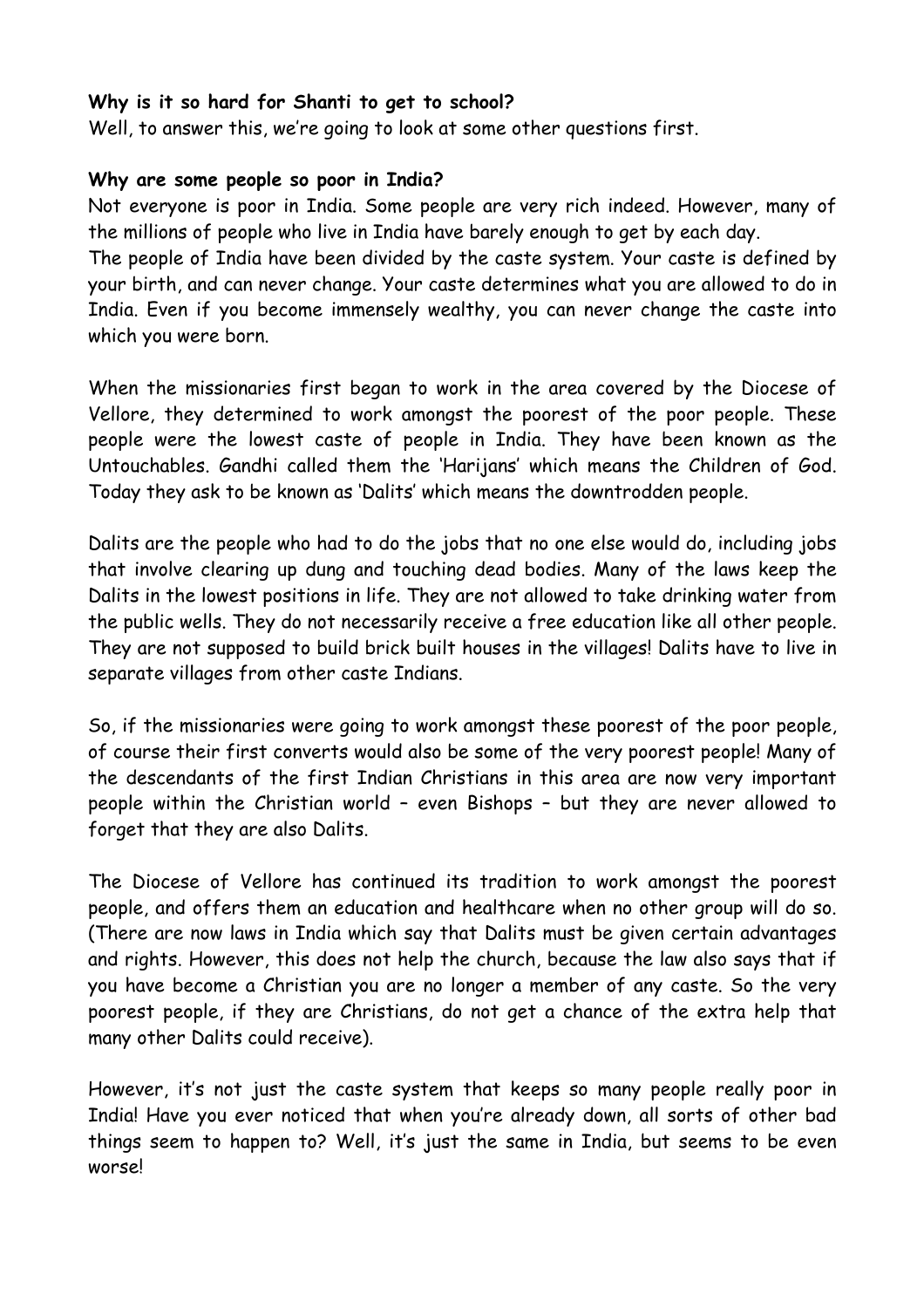### **Is harvest-time in Vellore just like it is in England?**

In some ways, yes, but in other ways, no!

One of the major crops in the Vellore area is sugar cane. Sugar is made from this. I expect you've often been caught behind a sugar beet lorry when you've been travelling in Cambridgeshire or Norfolk. In the Vellore area you get caught behind sugar cane lorries or bullock carts, all going off to the processing factory. On small farms the sugar cane is processed in the fields, making a dark form of sugar called jaggery. The sugar harvest is in January and February.

This is also the time of the rice harvest – or paddy. The paddy needs very wet fields to grow properly. When it is ready to be picked, instead of having some kind of processor in the fields, it is usually hand picked. Many people then leave all the plant, leaves and all, on the road so that the passing cars and lorries will act like threshing machines, separating the grains of rice from all the stuff they don't want (which will be given to the animals to eat). Sometimes the threshed rice will be left on the roadside to dry!

The other main crop of the area is groundnuts. Much of the land is too bad to grow anything on, but it may be possible to grow some groundnuts. You can buy a lovely sweet in the shops, made of groundnuts and jaggery – but I don't think our dentists would like it very much!

In January in Tamil Nadu ( the state where Vellore is situated), there is a special harvest festival called Pongal. Pongal takes place over three days. This festival is to give thanks for the harvest, particularly for the rice and the sugar. There is a special ceremony, when pots of rice and sugar are cooked and allowed to boil over. This sometimes happens in a field. This is to give thanks for the food, and to ask for a blessing for the next year. One day of Pongal is a special day for the animals, particularly those who work for a living. The cows, goats – even the dogs – are washed and then decorated, and given a day without any work to thank them for all they have done. But it's not all party and celebrations. Don't forget - sometimes, when you're down, everything seems to get worse.

India is a very hot country, and the south of India is very close to the Equator. This means that the land can get very dry. The people depend on the monsoon rain from June until October. If the rains are too heavy, it can ruin the planting of the next season's crops. However, if the rains do not come, everyone knows that next year's crops will be ruined! The poor people do not have the money to afford expensive irrigation equipment, even if there were water available. If there have been no rains, then the cows and goats which wander everywhere cannot get any food to eat. Those who work on the land have no work if the crops are dying, and cannot buy cattle feed and medicines for their animals. So their animals get sick and sometimes die.

There has not been much rain in Tamil Nadu for the last two years!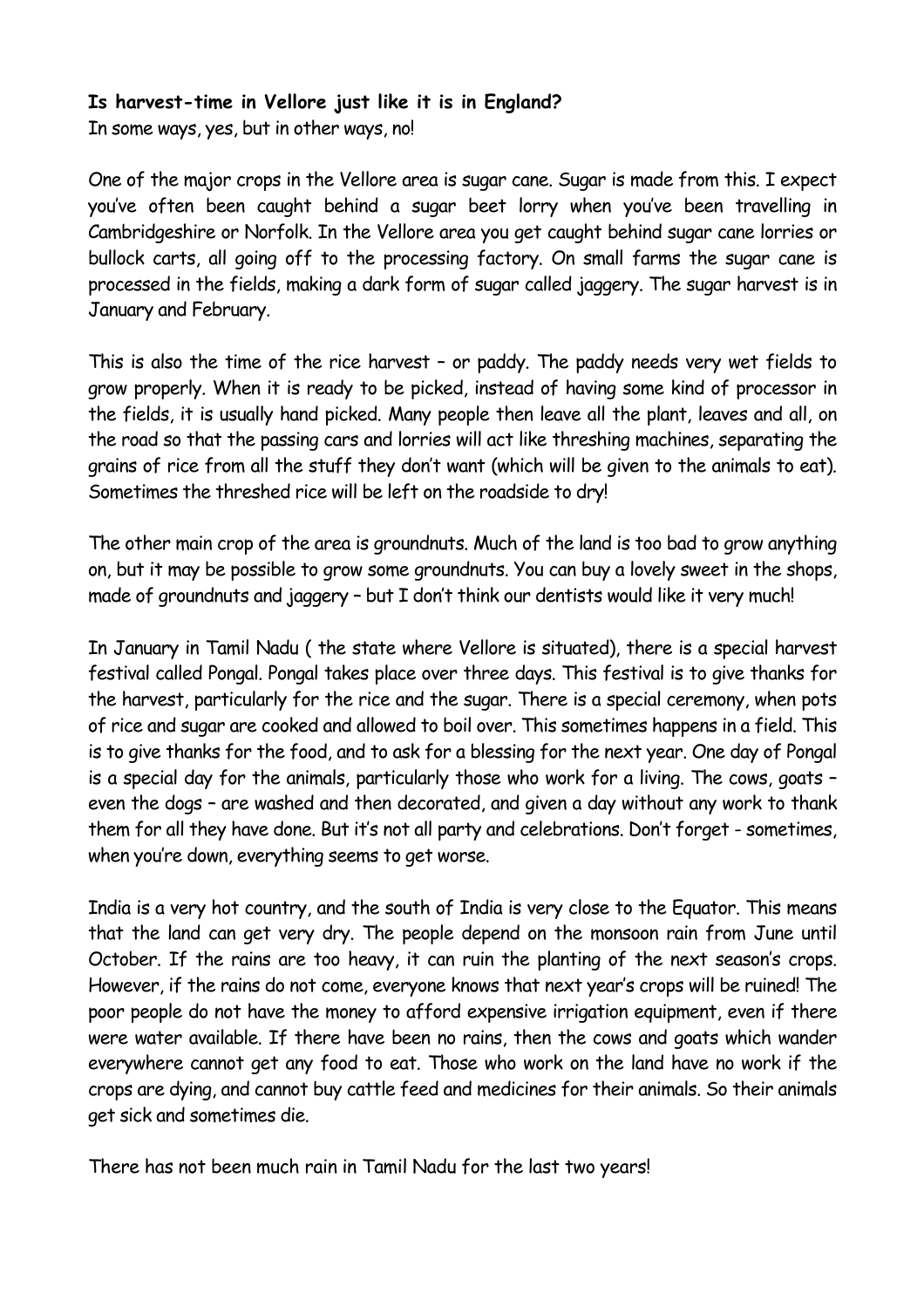### **Why don't some children go to school?**

In Indian law, every child is supposed to go to school until the age of 11. However, there are no school support officers to make sure that children get to school. There are three answers to the question.

1) Because of poverty. If the family own a little piece of land, or a cow or some goats, the older children often need to look after this, while the parents go out to work for a much richer farmer. If a parent is sick, or has died, the family will not survive unless the children also go to work. Many children are employed making cigarettes, because their small fingers can roll these really well. In towns there are other sorts of jobs that small children can do – making jewellery, running errands, helping on building sites. These jobs don't pay very well, but the money they bring in might make all the difference for a family.

If you are a dalit, particularly from a Christian village, you cannot get a free education. Even the church schools cost a little money. School uniform is just a simple white shirt and school coloured shorts or a skirt, but these cost money too. Few children wear shoes to school. Some families have never had anyone go to school, so do not understand the need for education.

2) Because they are girls! Yes, far less girls go to school than boys. It's not fair, is it? But why? Well, even in the poorest families, boys are often treated like 'little princes' – partly because they are boys, which makes them 'special' (don't laugh, girls, this is true!). But also because having a boy will mean that the parents can look forward to a secure old age. When a boy marries, his bride will bring a dowry ( a variety of gifts, including money, given by her family) with her to her husband's home. She will look after her husband's parents when they are old. A girl is just expensive – she will need to be given a dowry, or no-one will marry her, and then she will go away and look after someone else – her in-laws. So many of the poorest families ask what the point of educating girls is? Someone else will reap the benefits. It's far better to use the girls for working in the fields or for looking after the younger children while the parents work in the fields!

3) Because of health issues. Here, if we are sick, we just ring up the doctor, make an appointment and go to the surgery. It's not so easy in India. There are not surgeries in the villages. Even in towns, going to the doctor costs money. There aren't free medicines. So if you are ill, your parents will wait to see if it cures itself, or maybe find some 'village' cure for you. Also, there's not much knowledge about what causes illness, so people might get sick time and again, maybe from drinking very bad water. It might be some time before anyone decides that they really do need to find the money to take you to the doctor in the town. People don't always understand about conditions that children are born with, such as deafness or cerebral palsy, so these children do not get a chance to have an education.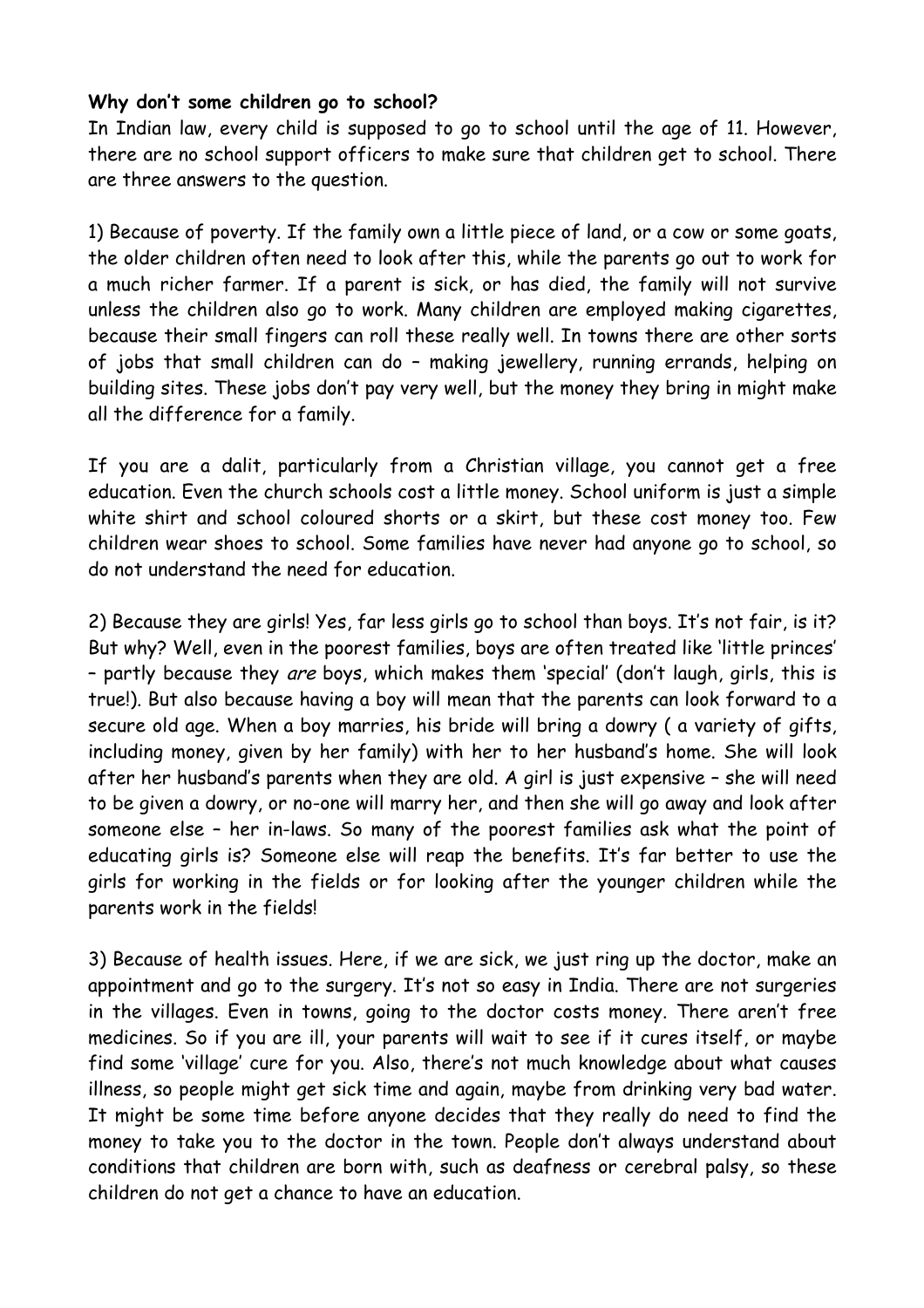### **Does anyone care that they don't go to school?**

Oh yes, indeed. The Christians are not the only people who care in India, but are actually the biggest group of people who try to change things.

So what sort of things do they do? These are just some of the things that Christians in the Diocese of Vellore are engaged in.

• Schools: the diocese of Vellore runs as many schools as it can for the Dalit children. Fees are kept to the very minimum, and many children pay nothing.

Many of the secondary schools that it runs have hostels where the children stay during term time. This means that children from remote villages can come to the schools to continue their education

• At least one school is working with gypsy families who live nearby. Gypsies have never received an education. This school makes sure that all the children get a lunch, even if they haven't been at school that day. It also employs the gypsies to make garlands that the school give to visitors, thus guaranteeing a small income to the families.

- Some projects offer breakfast to children before morning school.
- Some people donate things like school uniforms for poorer children
- There are schemes for sponsoring children at school, so they don't have to pay the fees

• there are special projects to help girls get an education. One scheme run by the Church of South India offers evening classes to girls. If they attend for a certain number of weeks, the family get given a goat. The hope is that eventually the family will have a few goats, and get an income from these, so that the girl can then go to school

• there are daycare centres being run by the diocese

• the diocese runs two projects for older children to receive training for a skill – in sewing or in carpentry or electronics. Another project, for computer training, has been set up by a group of Christians who care about young people.

• there are special centres for children with cerebral palsy, deafness or polio, to help these children receive the special education they need. There are also outreach workers to go to the villages and towns, to identify the needs and help the families

• the Christian hospitals support local healthworkers who work in the villages, and amongst the poor people, offering health advice and education, and giving all sorts of primary healthcare. If someone needs to see a doctor, they will arrange for them to get to the hospital. Some also monitor all pregnant women and children up to the age of 5 to help them stay healthy.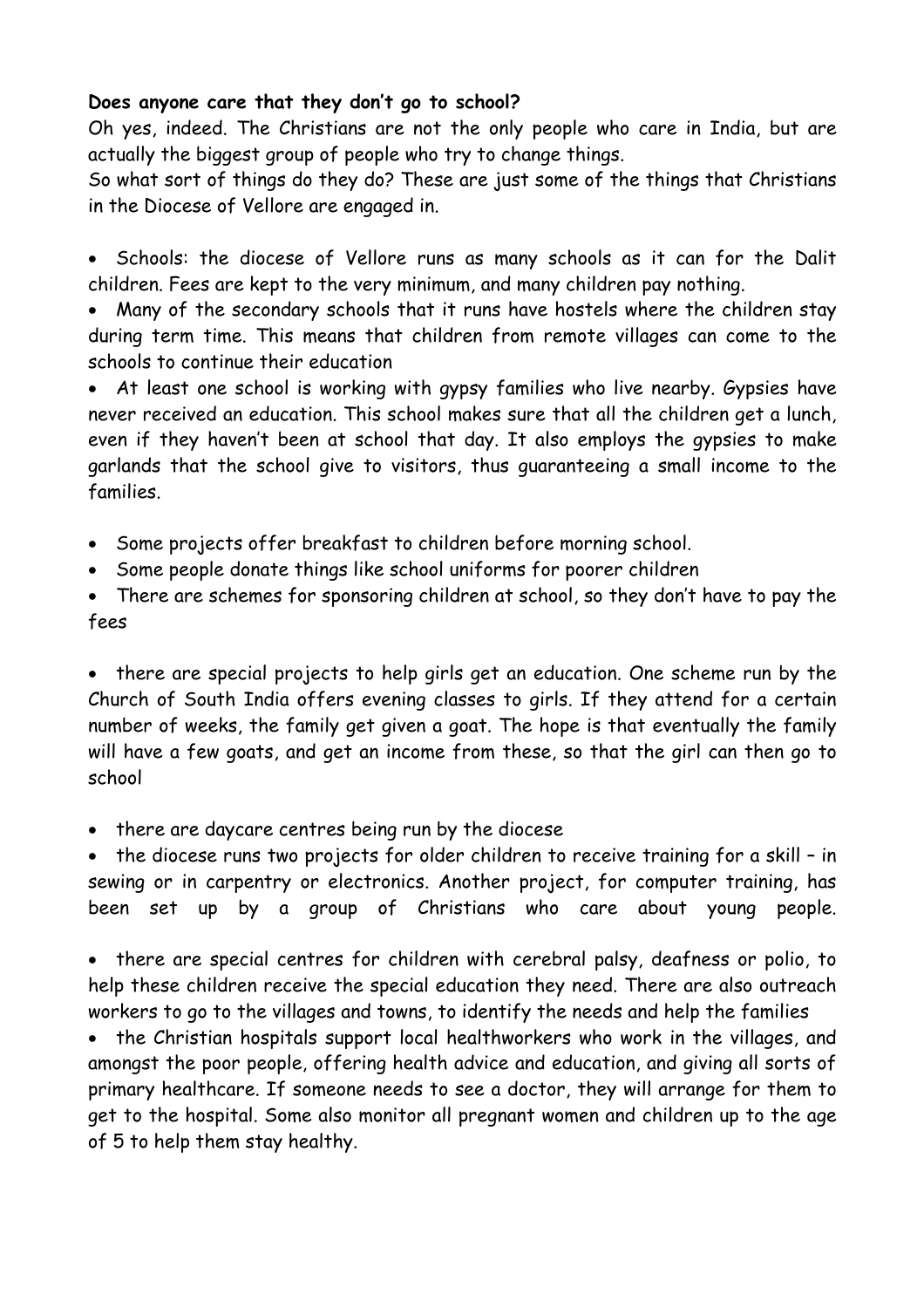• they also run special camps in the villages, where specialists go out to give information on particular problems. Some camps look out for problems with eyes – usually cataracts for older people, but also identifying problems with children's eyes; others give health awareness lessons.

So people really do care. Some of this work is supported by agencies in the western world. Many are supported by a German agency. One woman built a whole therapy block for a special school by baking a Christmas cake that was 100 m long, and selling slices to her neighbours. But much of the money has to come from the diocese itself. And don't forget, many of the Christians were amongst the poorest people in the country. Some will help by putting a handful of rice away each day. At the end of the week they will bring that rice to church, were it will all be sold and the money go to help the diocese.

It's small wonder that there isn't a lot of money left over to repair school roofs or buildings, or to build a toilet!

The name Shanti means 'peace' It's the same as the word 'Shalom' that the Bible uses. When the Bible talks about 'shalom', it doesn't just mean no fighting. It means that everyone is helping one another and that things are fair for all people. Some of the Biblical writers get quite cross when things are not fair, and say that God would not like it at all. So, as we help Shanti get to school, we are doing what God told us to do. We are helping peace, real peace and fairness, come to schools in the Diocese of Vellore.

There might be other questions you want to ask about life for children in India. There are a number of books that can help you. There are also internet sites. Although we might not have all the answers you need, Dr. Shirley Hall and Rev. Fiona Brampton, who put this pack together, might also be able to help. Why not write to them at

> Ely Diocesan Office Barton Road Ely Cambs CB7 4DX

or e-mail to [shirley.hall@ely.anglican.org](mailto:shirley.hall@ely.anglican.org)

and ask your question, or tell us what you thought of the game and the pack, or what your school is doing to help Shanti get to school.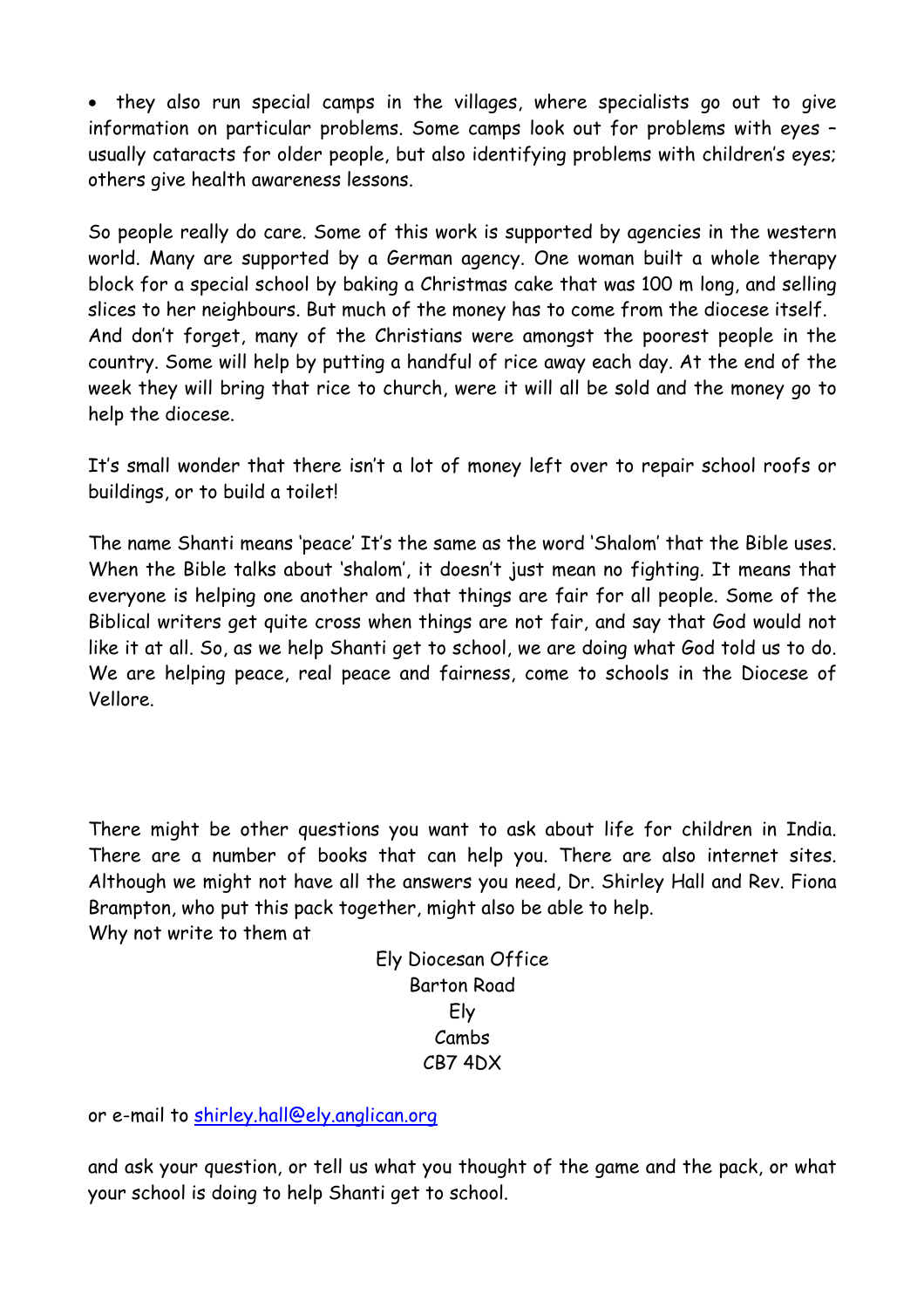### **GUIDE TO THE PICTURES ON THE GAME BOARD**

(these are also found on the web site)

The pictures on the game board show something of the stories of the children at church schools in the Diocese of Vellore. They tell of their struggles and also of their hopes. Please feel free to go onto the web site and enlarge the pictures to help your own understanding of our brothers and sisters across the world.

**Picture at square 5 Welcome dance** 



It's a really exciting time at school if visitors come. When guests visit a school the normal programme of lessons is often suspended, and an impromptu programme of entertainment to be arranged. These girls attended a school in the village in Latteri Pastorate. They were chosen to do a few local folk dances for their visitors. The school is typical of the schools sponsored by the

Diocese of Vellore. It is in a small village, and the pupils come from the poorest families. The diocese sees its mission to all the children of a village, and not just those who are Christian. Many of the children are Hindus. In some areas, Hindu, Muslim and Christian children all learn together in the same school. The schools will only offer Christian prayer and worship.

#### **Picture at square 13 The village of Selambu turn out to meet visitors.**

This school, run by the Diocese of Vellore meets in the tiny village church, and has insufficient space. The building is made of mud and thatch. The foundations for a new school and a new church have been laid, but the school is waiting for money to be able to build properly. On this occasion, not only the school students, but the whole



village and a band turned out to meet the visitors to their school. They gave the visitors a garland and took them on a tour, complete with the band, all around the village (which was only small!)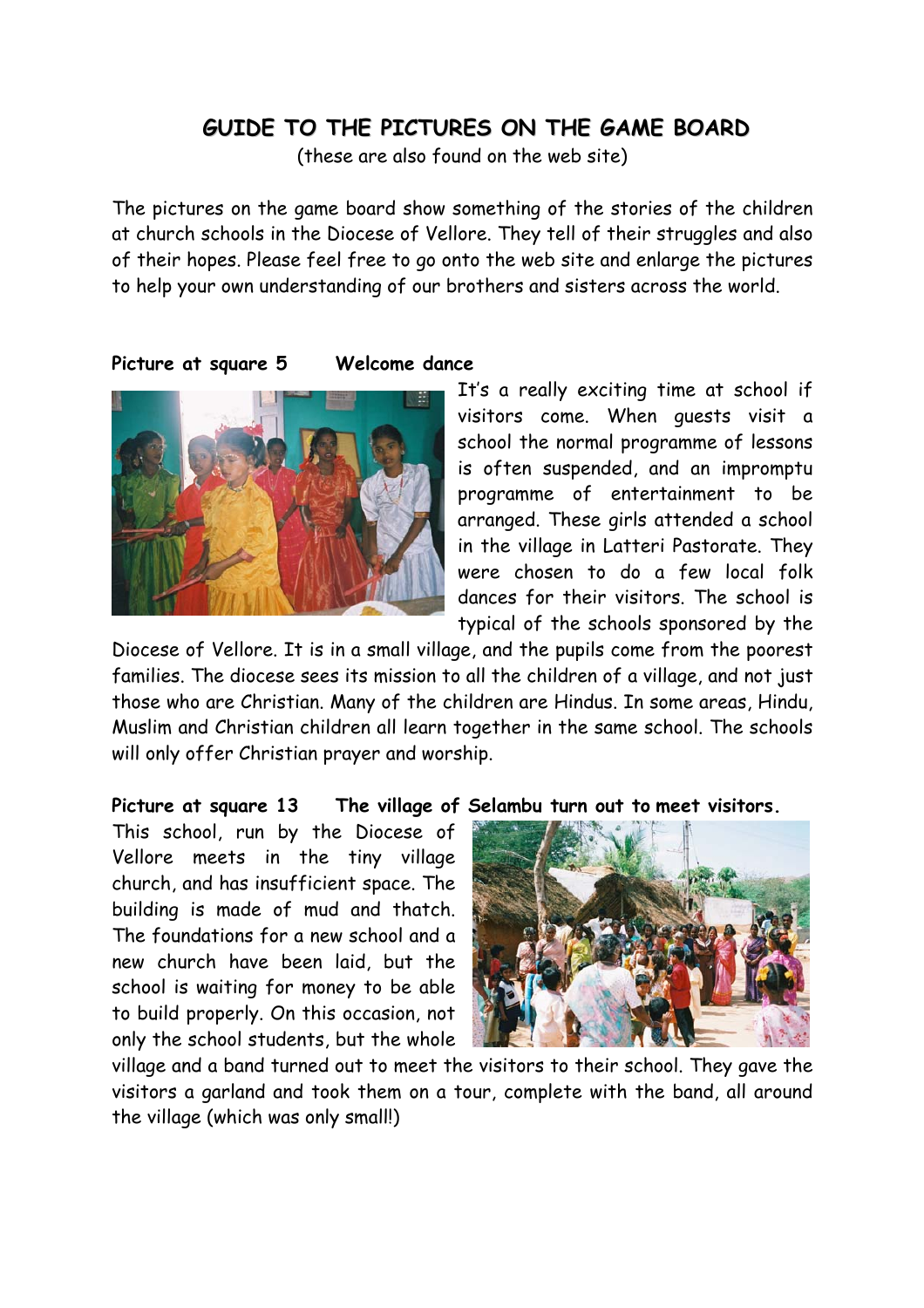**Picture at square 22 Beattie Memorial Teacher Training Institute in Ranipet** 



This teacher training college is run by the Diocese of Vellore. It offers people who want to be primary school teachers a training within a Christian framework. The students stay in the hostel attached to the college. The Principal would very much like to explore the possibility of exchanges with teachers and students in Cambridgeshire, so that

there is a continuous influence of other methods and ways of life etc. Do you think we should send one of your teachers to India for a little while?

Katpadi Industrial Institute is over 100 years old and was started by missionaries to provide skills training for the boys of poor rural families, who are unable to go for higher studies. Originally it taught pottery, weaving and aluminium work. Now the Institute has an electronics course, an electricians' course, a carpentry and cabinet making course and a

#### **Picture at square 29 Boys at Katpadi Industrial Institute**



welding course. A number of girls are taking the electricians' course! The electronics and electricians courses take students who are over 16 years old. The carpentry and cabinet making course takes some students who have had to drop out of school, and is a three year course. Many students on the welding course are deaf and dumb. When choosing students, the school still prefers to choose students from poor families, because 'that is mission' the Director of the Institute explained. Once they've begun a course, students are allowed to finish, even if the family can no longer afford the very low fees.

As well as running the Katpadi Industrial Institute, the Diocese of Vellore also runs the Palamaneer Women's Industrial School. This was started nearly 100 years ago, by missionaries, to help some of the poor women in the area. Today it works with girls, mainly from poor rural families. The girls are taught needlework and embroidery, but also learn about finance, health awareness, gardening, cookery, and Bible Study. Some of the students have passed their  $10<sup>th</sup>$  standard exams (aged 16) and are working towards a government certificate. Other students are from age 11 upwards, and have had to drop out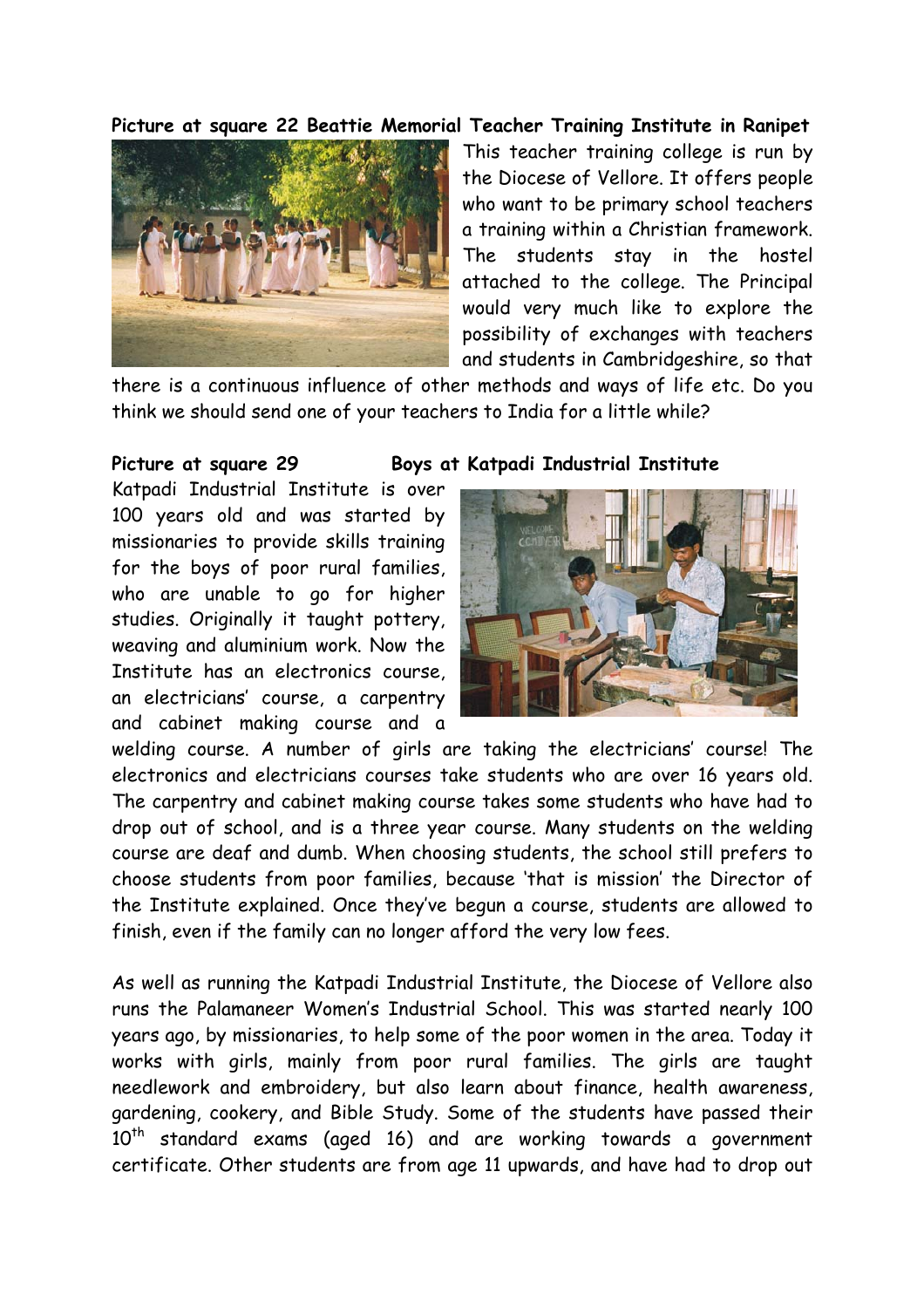of school, usually because they have not attended enough school to pass the end of year exams. These girls have a three year course. At the end of the course each child has a skill and a sewing machine so that they can go back to their villages and earn money.

Both Institutions receive funding from western agencies, but the funding is being reduced whilst the needs continue. The Diocese faces the challenge of how to raise the money necessary to maintain these Institutions to face the 21st century.

#### **Picture at square 34 Ramapuram Daycare Project**

This project is run by CSI Diocese of Vellore and cares for 75 children. Their mothers work on the farms in the area, and have to be out all day. It cares mainly for children between the ages of 6 months and 3 years. Staff have received a nursery nurse training. The children get breakfast, lunch and a light meal in the afternoon, and have stories, rhymes, painting, drawing and games. This



picture was taken during afternoon rest time. Older children come for morning prayers and breakfast, before going on to the Elemenary (primary) school nearby. They come back after school, for tiffin (a simple tea) and extra tuition. The children also come for  $\frac{1}{2}$  a day on Saturdays. The project also carries out extension work amongst the families, talking about child care and health care. It also offers a simple loan scheme so that families can buy goats, cows or even a small shop and become independent. Much of the funding for the scheme comes from a western agency, who will be withdrawing their funding soon and putting the money into direct social work amongst families.

Gangapuram is a small village to the south of the Diocese of Vellore. The village is supported by a number of individuals from Germany and France, who have given money for a project called 'Nila Home'. This project runs a small tailoring unit for girls who have dropped out of school, teaching tailoring, embroidery and weaving. It

#### **Picture at square 44 The sewing class at Gangapuram**

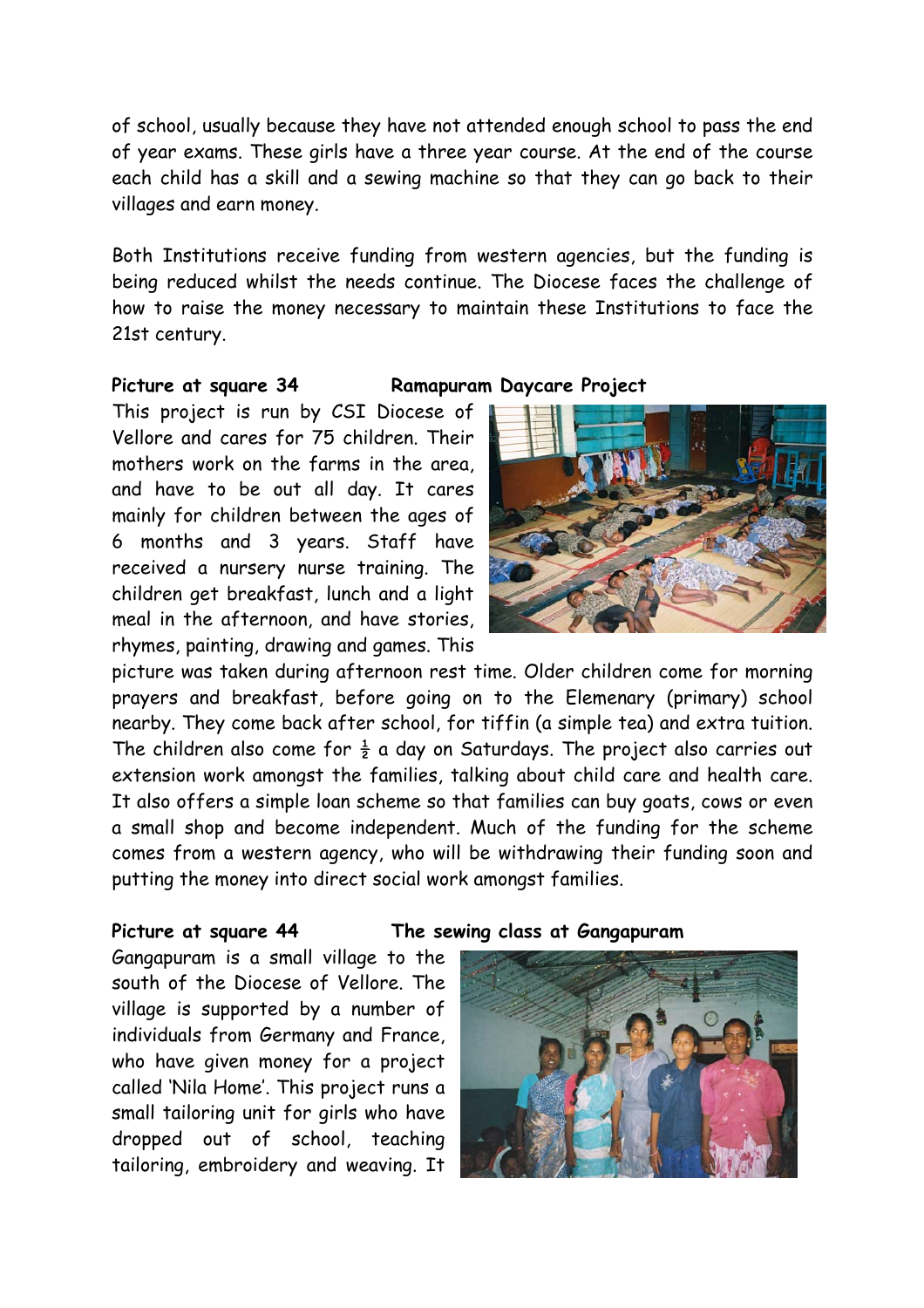pays for medical aid for villagers to receive hospital treatment. It provides micro credit loans, to enable people to purchase a goat or a cow. Those who have received these loans are experiencing an improvement in the standard of living, although recent droughts have meant that the cows and goats are beginning to suffer. The project also supports education. Small grants are given to able students to pursue higher education, at university or nurses training. Subsidies are paid each month to a number of families where one parent has died, so that the children can carry on their education. 50 children from the village, of elementary school age, are given breakfast each morning and once a year are given a new school uniform. A teacher is also appointed to give the village children study support in the evenings.



#### **Picture at square 52 Children at Anbu Illam, 'House of Love'**

Anbu Illam supports 80 children with cerebral palsy. The centre is full of a unique kind of love for these children. It really is a 'House of Love'. All of the children come from very poor families. There is no state help for differently abled children, and their parents often have little understanding of how they can be helped. The children 'live in' during term time, from the age of 6

until they are in some kind of trade. The children receive a primary school education at the centre, and then go to local secondary schools. Some remain at Anbu Illam whilst going on to university vocational training. There is also a vocation and training centre within the centre for those who need it. Here the students learn things like cycle maintenance, weaving, making cleaning materials. Every student receives physiotherapy. The centre engages in special training for parents before the children are old enough to come to the school, during vacation times and after the student has left the centre. It has programmes to identify children with need at an early age, and offers help and physiotherapy to children unable to attend the centre. The centre aims to equip all the residents so that they can participate in life in the community when they leave. Funding comes from a western agency, with spiritual support from the Diocese of Vellore. A new therapy department was opened in 2001. The money for this was mostly raised by a German lady who baked a Christmas cake 100metres long, and sold slices to all her community! The western funders would like to change the system so that the children are less 'institutionalised' – perhaps receiving only 2 or 3 years of residential care and much more support from outreach workers.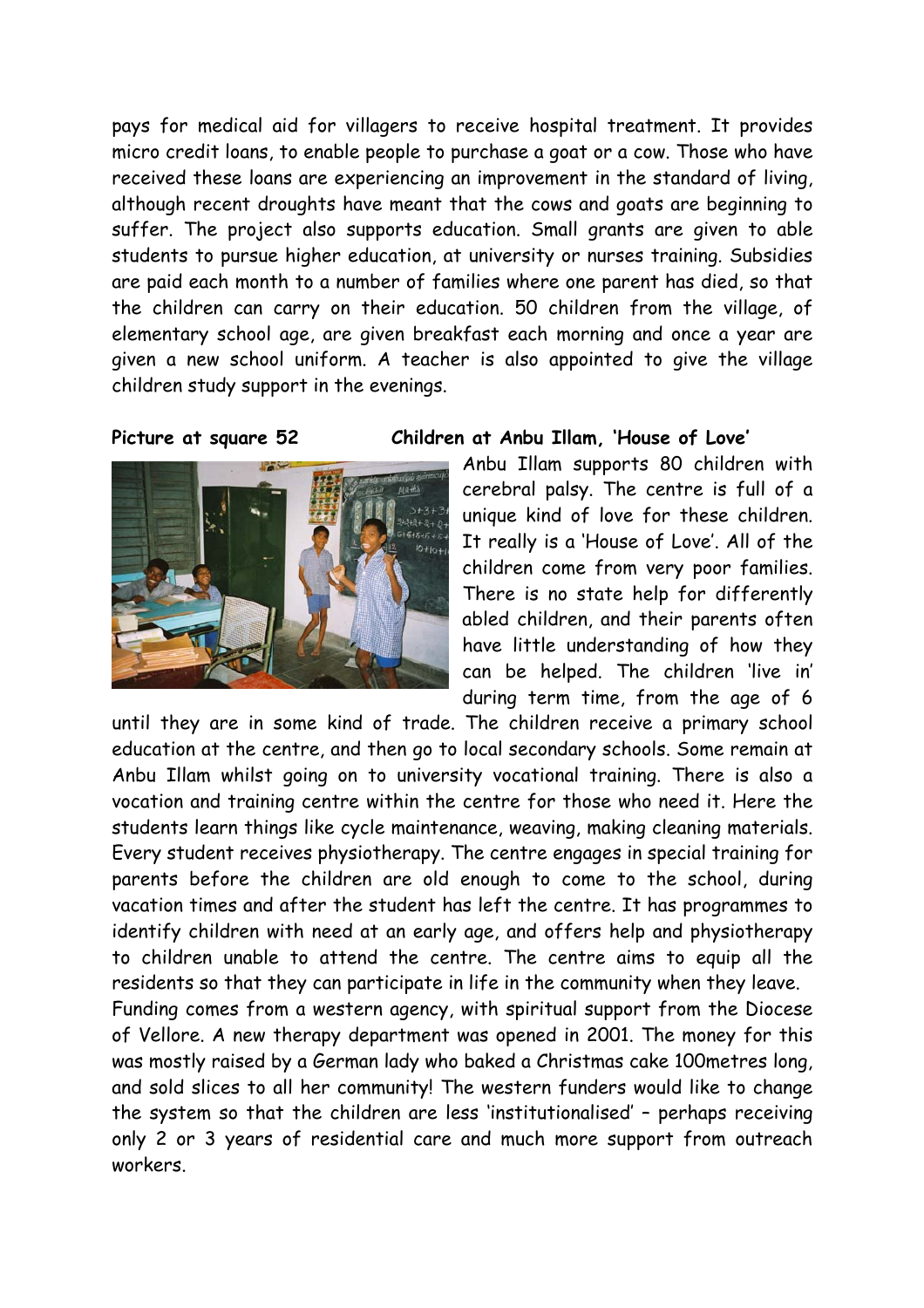As you can see, the students in this academy are slightly older. It takes young people aged from 16 – 18, who have failed their  $10^{th}$  or  $12^{th}$  standard exams (like GCSEs and A levels), or those who have been unable to continue their education. The students are all Dalits, from the poorest families. As well as computer training, the students receive

#### **Picture at square 59 Ambedkar Computer Academy**



lessons in English (essential for business life in India), social studies, scripture and play sports in the evening. Computers are becoming as important in business in India as they are in England. Most of the wealthier schools in India have computers in them. However, the schools where the poorer children go cannot afford computers. Even the Diocese of Vellore secondary schools only have one or two computers. So children from poor families are very disadvantaged when they want to get a job. This academy was started to change the balance, and give the poorest students a chance to find jobs in the towns.

Most of the funding for the project comes from a western agency, but some comes from individuals. The Diocese of Vellore has said that, since computers are so important in education in the West, they will not recommend anyone to go for further studies in foreign places unless they have completed a course at this Academy.



#### Picture at square 66 A village school near Latteri

This school is a very typical village primary school. This particular school had its buildings repaired quite recently, so they are very proud of their brick building. You can see the children sitting on the floor. This is how they sit for all their lessons. The teacher stands at the front. There are often lots of children in a class – more than 60 in some schools. The children

learn very similar things to schools in England, but you won't see much display work on the walls of a classroom.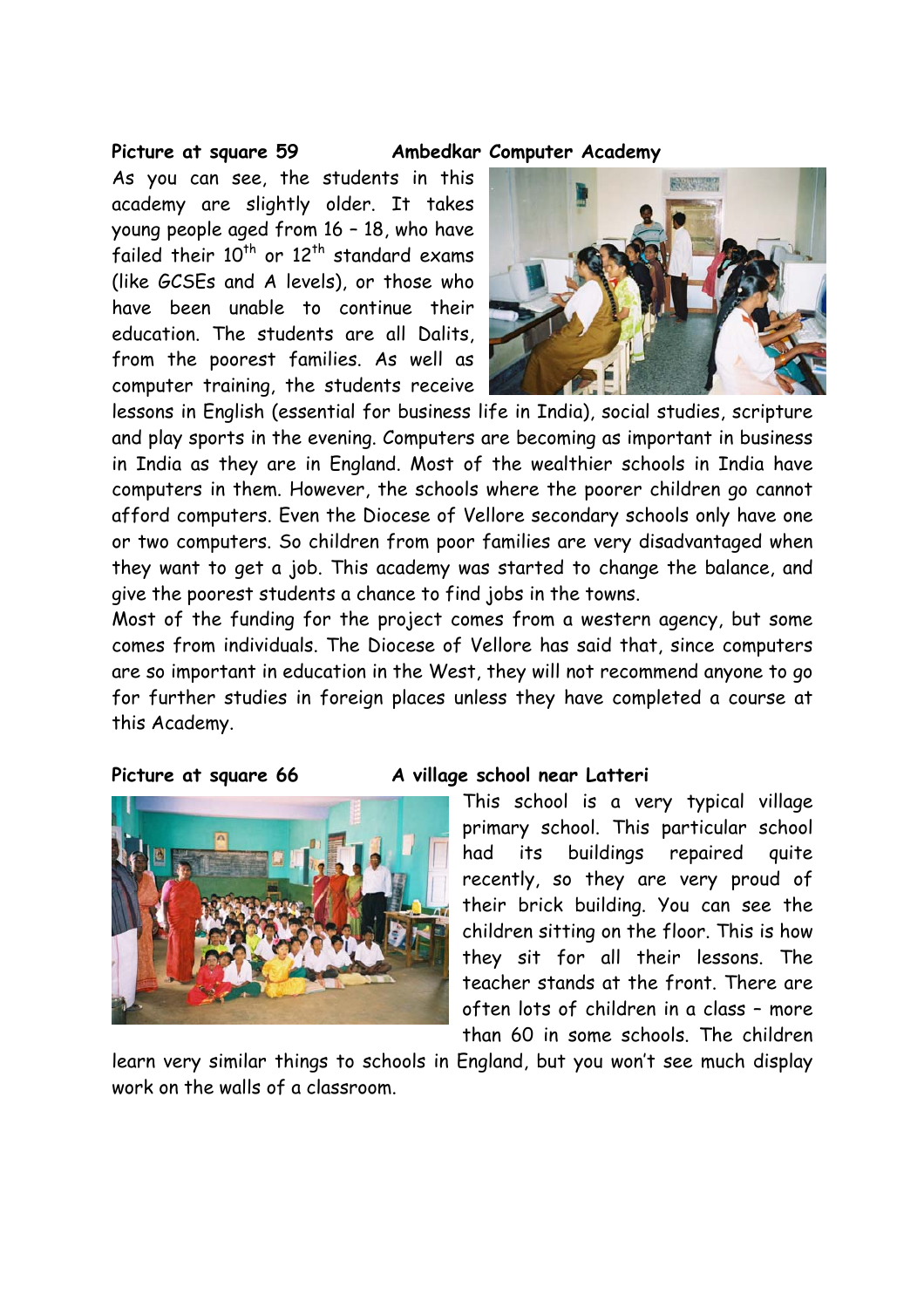**Picture at square 80 Lessons outside at Gingee Fort school** 

For us, it is a treat to have lessons outside. It usually means that the weather is good, and the teacher wants us to learn something a bit different. For these children, at the school in the town of Gingee, every lesson is outside and the treat has worn off! The church school is very old, and its buildings are in poor condition. But there are so many children



at the school that these children do not have a classroom at all. During monsoon time, when it rains, they have to squash into another class, making it difficult to learn properly.



#### **Picture at square 87 Village school at Vilaichitteri, Arni Taluk**

These children were very excited, because they were expecting some visitors. But when the visitors arrived, the children and staff were a bit embarrassed. Why? What on earth could the visitors have done that was so rude they embarrassed the school? They asked to use the toilet… and the school does not have one! Instead the

head teacher had to find someone in the village who had a toilet, and ask to borrow it. Many homes in villages do not have toilets, and the people go outside the village to the fields, so it is not a great problem for the children. But most of the teachers come a great distance to teach at the school. They live in towns, often with a toilet that they can use. Can you imagine, not being able to go to the toilet all day long?



#### **Picture at square 90 The school at Muthatoor**

If you look closely at this picture, you will see lots of children, and quite a small, funny shaped building behind them. The building behind is actually a church, built in the Indian style, a bit like Hindu temples. It does not have any walls. That's probably a good thing, because during the week it becomes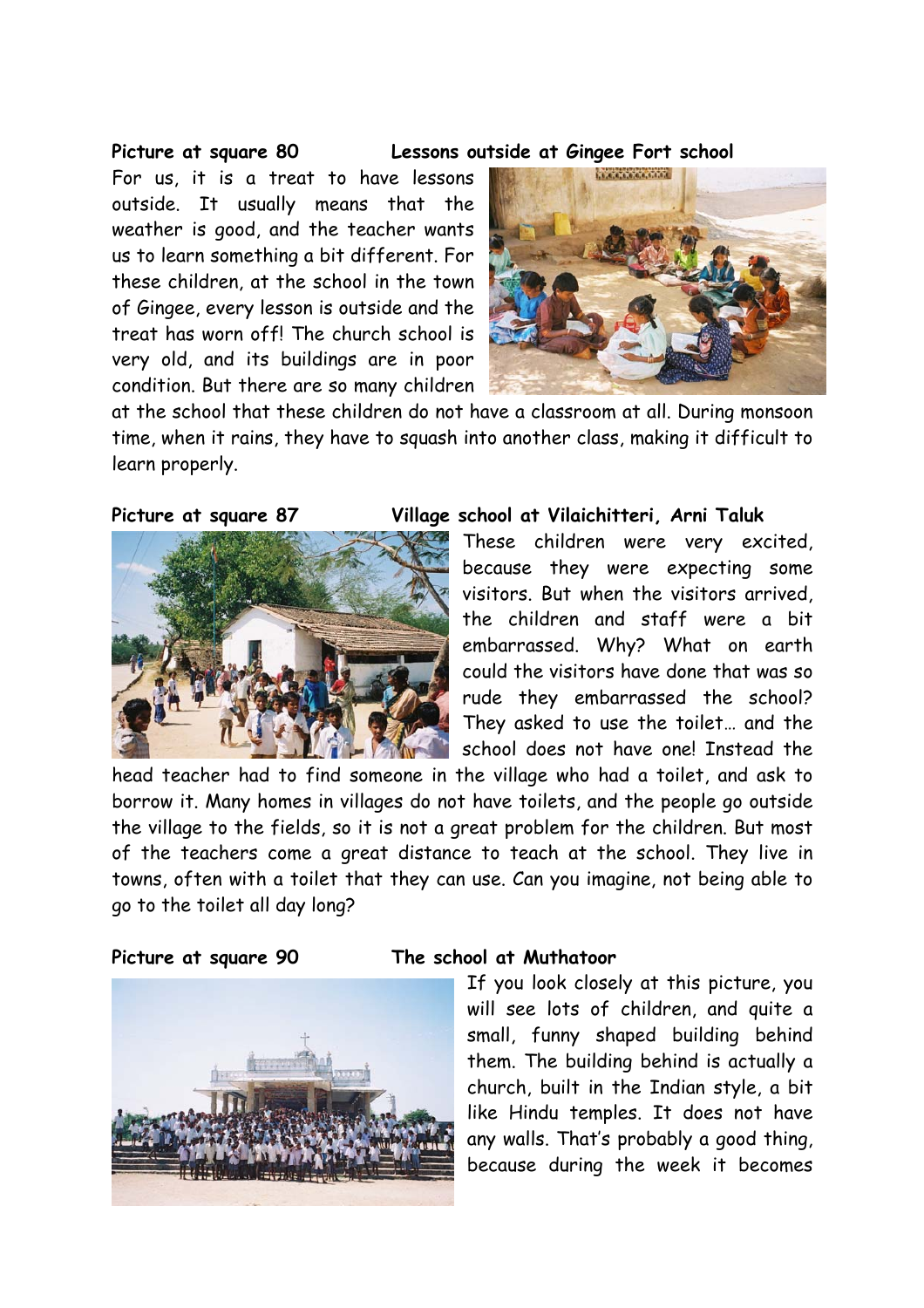school for all those children standing on the steps. It doesn't seem possible that they will all fit in! As with every Diocese of Vellore school, the children even get their lunch there, which they eat in the Indian custom, on a metal plate and using their hands instead of knives and forks. Next door to this primary school is a secondary school, also run by the diocese, which does have proper buildings, even if they are very old !

#### **Picture at square 98 Learning in Latteri**

This is another school where one class has to work outside. The buildings here are really old, and one of them is unsafe to use anymore. Fortunately for the children, Latteri church is next door to the school, and the children without a classroom are allowed to use the church when it rains. It must be very distracting to have lessons outside all the time. The ground is very dusty.



Not many of the schools have fences around them, so there are often dogs who play in the school grounds, or people wandering through.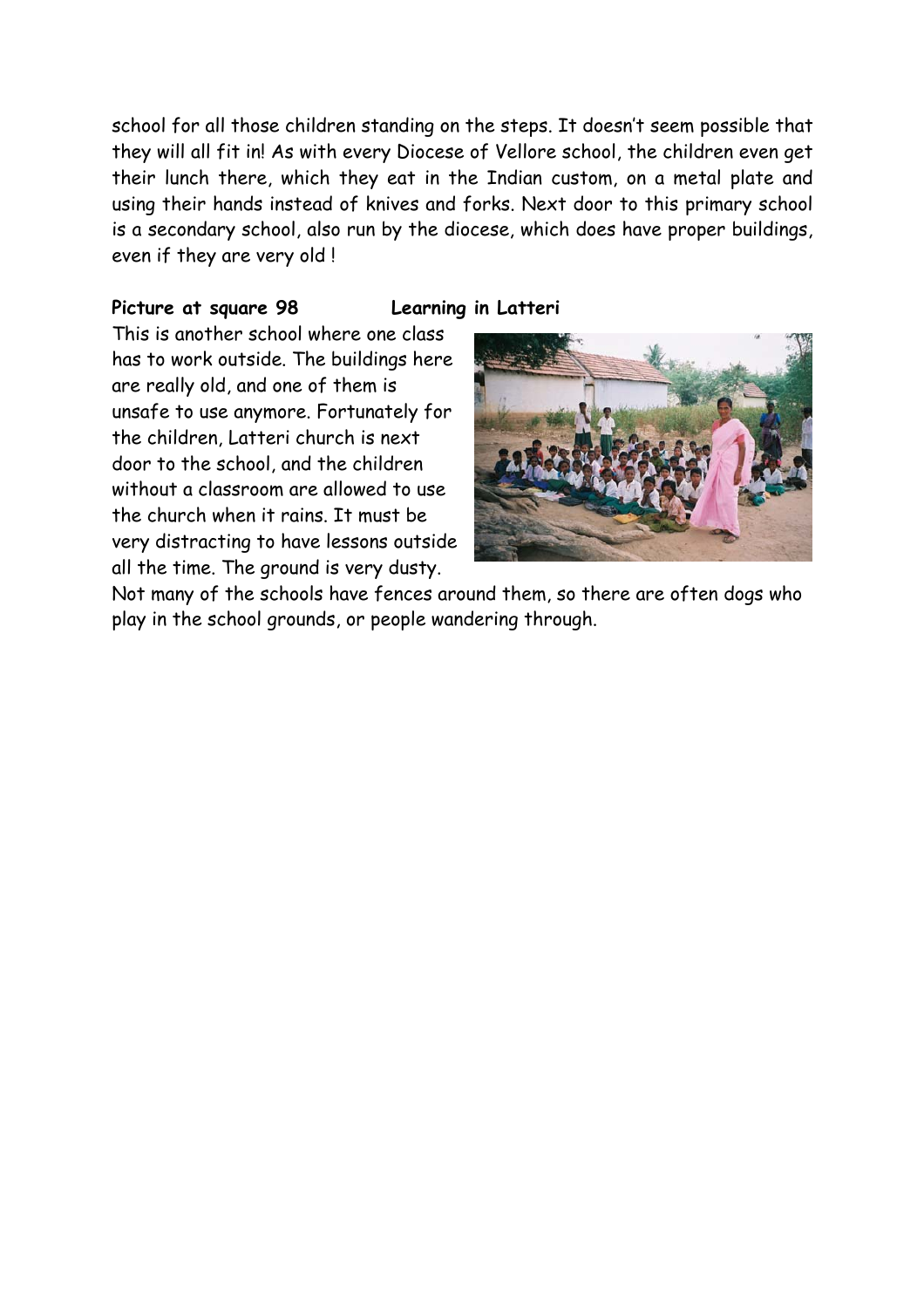| 100<br><b>YOU'VE</b><br>ARRIVED AT<br>SCHOOL! | 99              |                 | 97              | 96              | 95<br>Challenge | 94                          | 93              | 92              | 91              |
|-----------------------------------------------|-----------------|-----------------|-----------------|-----------------|-----------------|-----------------------------|-----------------|-----------------|-----------------|
| 81                                            | 82              | 83<br>Challenge | 84              | 85              | 86              |                             | 88              | 89              |                 |
|                                               | 79              | 78              | 77              | 76              | 75              | 74                          | 73              | 72<br>Challenge | 71              |
| 61                                            | 62              | 63              | 64              | 65              |                 | 67                          | 68<br>Challenge | 69              | 70              |
| 60                                            |                 | 58              | 57              | 56<br>Challenge | 55              | 54                          | 53              |                 | 51              |
| 41                                            | 42              | 43              |                 | 45              | 46              | 47                          | 48              | 49              | 50<br>Challenge |
| 40                                            | 39<br>Challenge | 38              | 37              | 36              | 35              |                             | 33              | 32              | 31              |
| 21                                            |                 | 23              | 24<br>Challenge | 25              | 26              | 27                          | 28              |                 | 30              |
| 20<br>Challenge                               | 19              | 18              | 17              | 16              | 15              | 14                          |                 | 12              | 11              |
| $\mathbf{1}$                                  | $\overline{c}$  | $\mathsf{3}$    | $\overline{4}$  |                 | 6               | $\overline{7}$<br>Challenge | 8               | 9               | 10              |

## **Help Shanti ge<sup>t</sup> to school**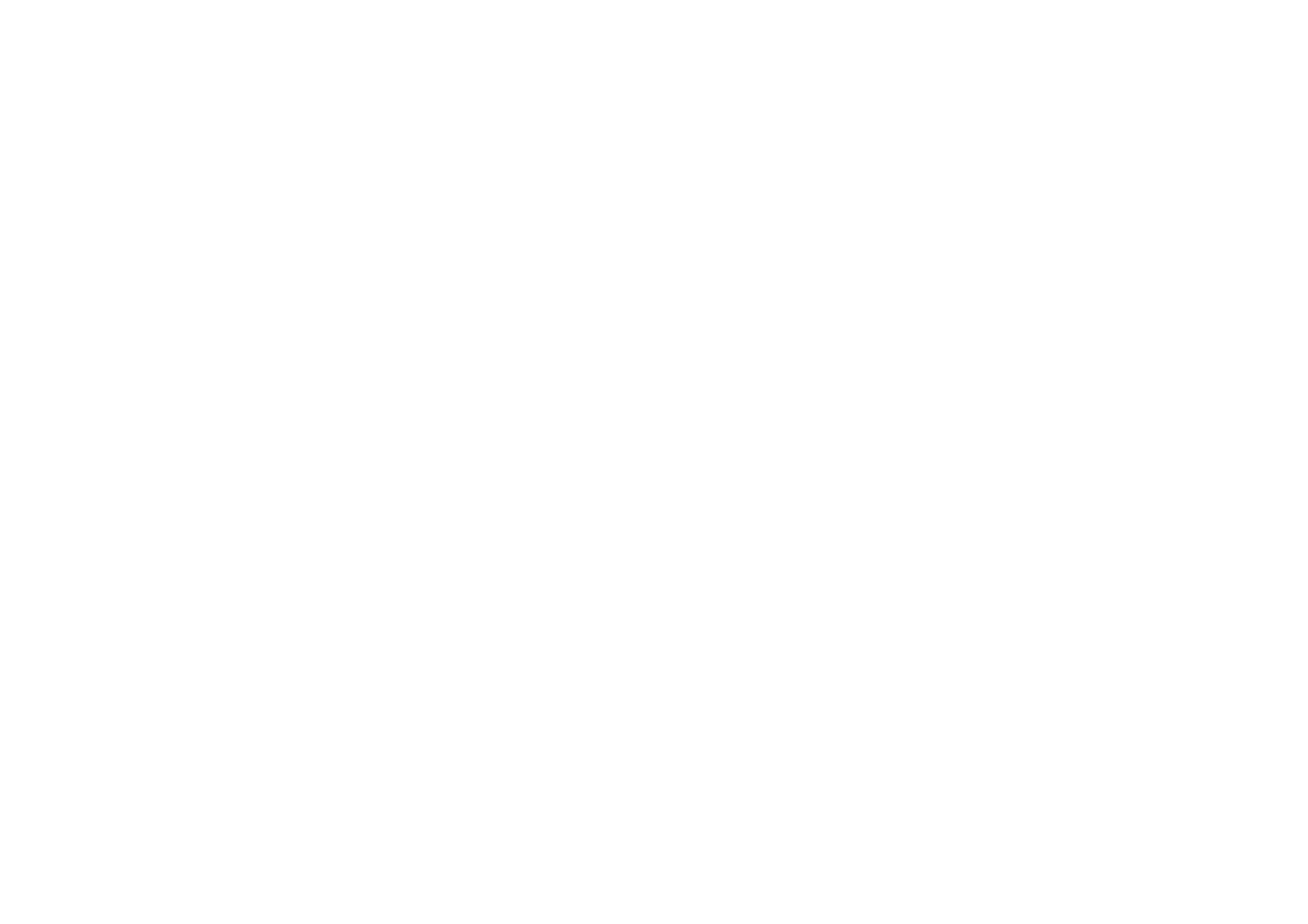| Chance<br>Chance                                                                                                                                     |                                                                                                                                                                        | Chance                                                                                                                                                                         | Chance                                                                                                                                                             | Chance                                                                                                                                                                |
|------------------------------------------------------------------------------------------------------------------------------------------------------|------------------------------------------------------------------------------------------------------------------------------------------------------------------------|--------------------------------------------------------------------------------------------------------------------------------------------------------------------------------|--------------------------------------------------------------------------------------------------------------------------------------------------------------------|-----------------------------------------------------------------------------------------------------------------------------------------------------------------------|
| The monsoon rains have not<br>come and the crops are<br>dying. You cannot go to<br>school because there is no<br>money.<br>Miss a turn               | The monsoon rains are too<br>heavy for you to walk to<br>school. There is no other<br>way you can get there.<br>Go back 3 places                                       | With no rain, the family<br>cow has died because there<br>is no food. The whole family<br>will have to find work in the<br>fields, including you.<br>Go forward 4 places       | Your nearest stream has<br>dried up. You must walk 1<br>mile to the nearest well to<br>get water for the family.<br>You will be late for school<br>Go back 1 place | Good monsoon rains means<br>that the river between you<br>and school is full of water.<br>You must take a longer route<br>to cross by the bridge.<br>Go back 2 places |
| Chance                                                                                                                                               | Chance                                                                                                                                                                 | Chance                                                                                                                                                                         | Chance                                                                                                                                                             | Chance                                                                                                                                                                |
| The monsoon has been good<br>this year. There will be a<br>good harvest, with plenty<br>to sell. Your parents can<br>afford to send you to<br>school | This year's good rice<br>harvest means that Pongal<br>will be a real celebration.<br>One farmer sends sugar<br>cane for all the children at<br>school to have a treat. | The family has been given a<br>loan for a cow. Although<br>you have to look after her<br>in the morning and evening,<br>and help milk her, you will<br>be able to go to school | A charity has paid for a<br>well to be dug in the<br>village. The walk for the<br>daily water will only take 5<br>minutes                                          | As a thanksgiving for a<br>good harvest, the village<br>decide to make a simple<br>footbridge over a river, so<br>that the children can get<br>to school more easily  |
| Go forward 4 places                                                                                                                                  | Go forward 1 place                                                                                                                                                     | Have an extra turn                                                                                                                                                             | Go forward 1 place                                                                                                                                                 | Go forward 3 places                                                                                                                                                   |
| Chance                                                                                                                                               | Chance                                                                                                                                                                 | Chance                                                                                                                                                                         | Chance                                                                                                                                                             | Chance                                                                                                                                                                |
| It is monsoon time, and<br>your school roof is leaking.<br>No school this week!                                                                      | Ants have been eating the<br>wooden roof beams of your<br>school. Last night the roof<br>collapsed.                                                                    | There is no space in the<br>school for your class, so you<br>have lessons outside. Today it<br>is very hot, and you feel<br>sleepy                                             | School is cancelled for the<br>day - there is a tummy bug<br>among the staff, and the<br>school does not have a<br>toilet!                                         | You have to walk three<br>miles to your school, and<br>your legs are tired.                                                                                           |
| Miss a turn                                                                                                                                          | Go back 4 places                                                                                                                                                       | Go back 2 places                                                                                                                                                               | Go back 3 places                                                                                                                                                   | Go back 1 place                                                                                                                                                       |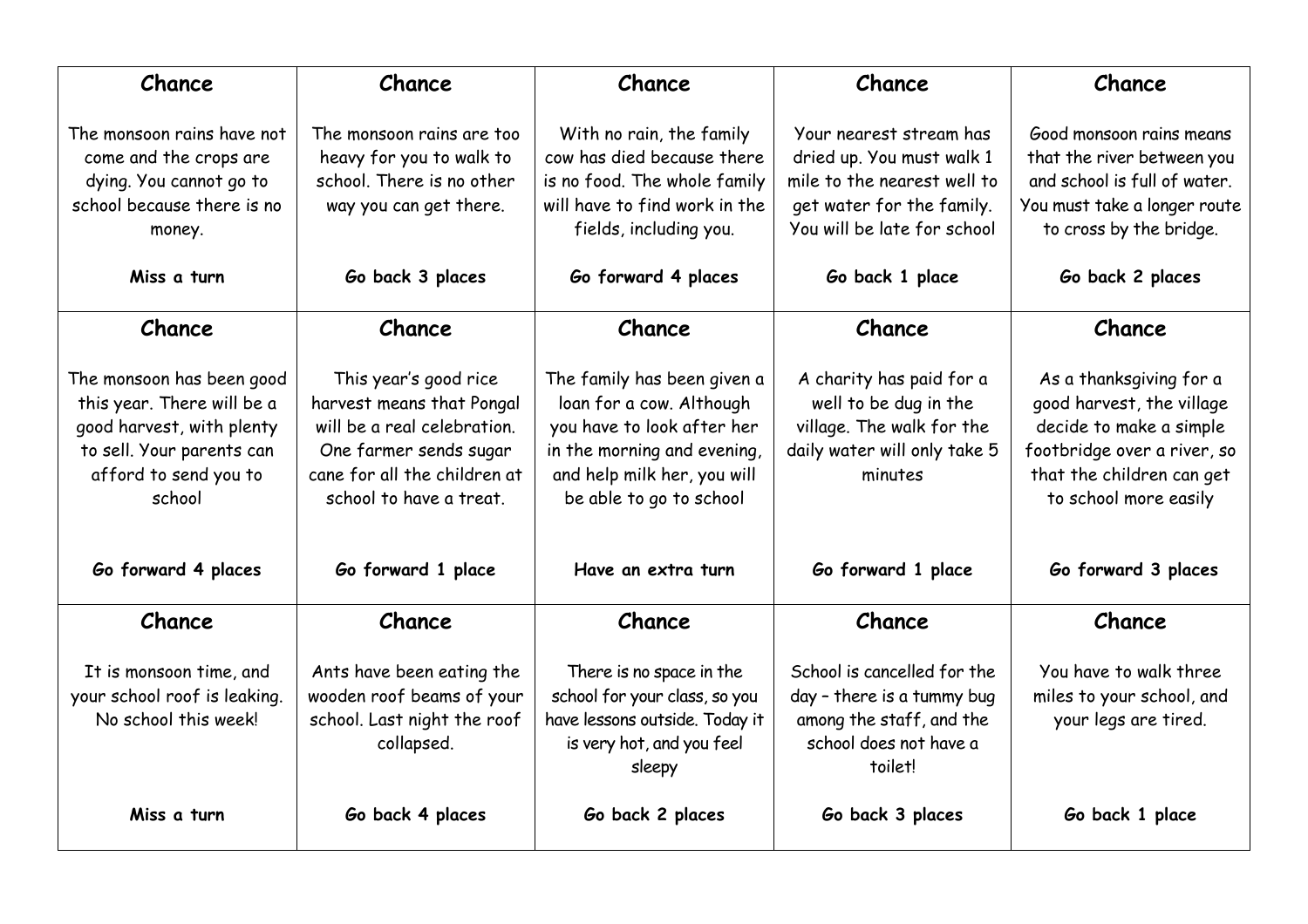| Chance<br>Chance                                                                                                                                                                        |                                                                                                                                                                            | Chance                                                                                                                                                               | Chance                                                                                                                                                                          | Chance                                                                                                                                                              |
|-----------------------------------------------------------------------------------------------------------------------------------------------------------------------------------------|----------------------------------------------------------------------------------------------------------------------------------------------------------------------------|----------------------------------------------------------------------------------------------------------------------------------------------------------------------|---------------------------------------------------------------------------------------------------------------------------------------------------------------------------------|---------------------------------------------------------------------------------------------------------------------------------------------------------------------|
| Great celebrations,<br>because money has been<br>raised for your school to<br>have a new roof, which will<br>keep everyone dry.                                                         | Great news! Your school is to<br>be given an extra teacher,<br>who has just finished at the<br>teacher training college.<br>Classes will be a little smaller<br>next year! | The village church has held<br>a meeting. The pastor has<br>offered to let the school<br>use the church for classes<br>if there is not enough room<br>in the school. | The diocese has been given<br>some money to repair<br>schools, and has decided<br>that a toilet for your<br>school is a priority.                                               | A group of villagers build a<br>simple cart. The cows can<br>pull it, and it will take the<br>younger children to school.                                           |
| Have an extra turn                                                                                                                                                                      | Go forward 4 places                                                                                                                                                        | Go forward 2 places                                                                                                                                                  | Go forward 3 places                                                                                                                                                             | Go forward 1 place                                                                                                                                                  |
| Chance                                                                                                                                                                                  | Chance                                                                                                                                                                     | Chance                                                                                                                                                               | Chance                                                                                                                                                                          | Chance                                                                                                                                                              |
| Your brother has broken his leg<br>looking after the goats. Your<br>parents go with him to the<br>hospital many miles away. You<br>must care for the goats instead.<br>Go back 3 places | You have a fever, probably<br>because the village water is<br>bad. You cannot go to<br>school today                                                                        | You are getting headaches<br>at school. Your family<br>cannot afford to take you<br>to a doctor in the town.                                                         | It's time for the rice harvest,<br>and everyone is working in the<br>fields. You must stay at home<br>to look after your sister, who<br>has cerebral palsy.<br>Go back 4 places | You have had a bad cough<br>for a long time. There is no<br>doctor nearby, and your<br>family cannot afford to<br>take you to the town, or to<br>pay for medicines. |
|                                                                                                                                                                                         | Go back 2 places                                                                                                                                                           | Miss a turn                                                                                                                                                          |                                                                                                                                                                                 | Go back 1 place                                                                                                                                                     |
| Chance                                                                                                                                                                                  | Chance                                                                                                                                                                     | Chance                                                                                                                                                               | Chance                                                                                                                                                                          | Chance                                                                                                                                                              |
| An ambulance has been<br>provided to take people<br>from the villages around<br>you to hospital when they<br>need it. Trips won't take so<br>long now.                                  | Health workers have come<br>to talk to all the village<br>about keeping healthy. You<br>understand why you should<br>only drink water from the<br>well                     | The town church has<br>organised an 'eye camp' for<br>your village. One of the<br>doctors recognised that<br>you need glasses. The<br>church will pay for these      | A home visit has been made<br>by the outreach worker<br>from Anbu Illam. Your<br>sister with cerebral palsy<br>can go to school there next<br>June.                             | The big hospital has set up<br>a regular surgery nearby.<br>Everyone in the village can<br>go there if they are<br>worried about their health.                      |
| Go forward 3 places                                                                                                                                                                     | Go forward 2 places                                                                                                                                                        | Go forward 4 places                                                                                                                                                  | Have an extra turn                                                                                                                                                              | Go forward 1 place                                                                                                                                                  |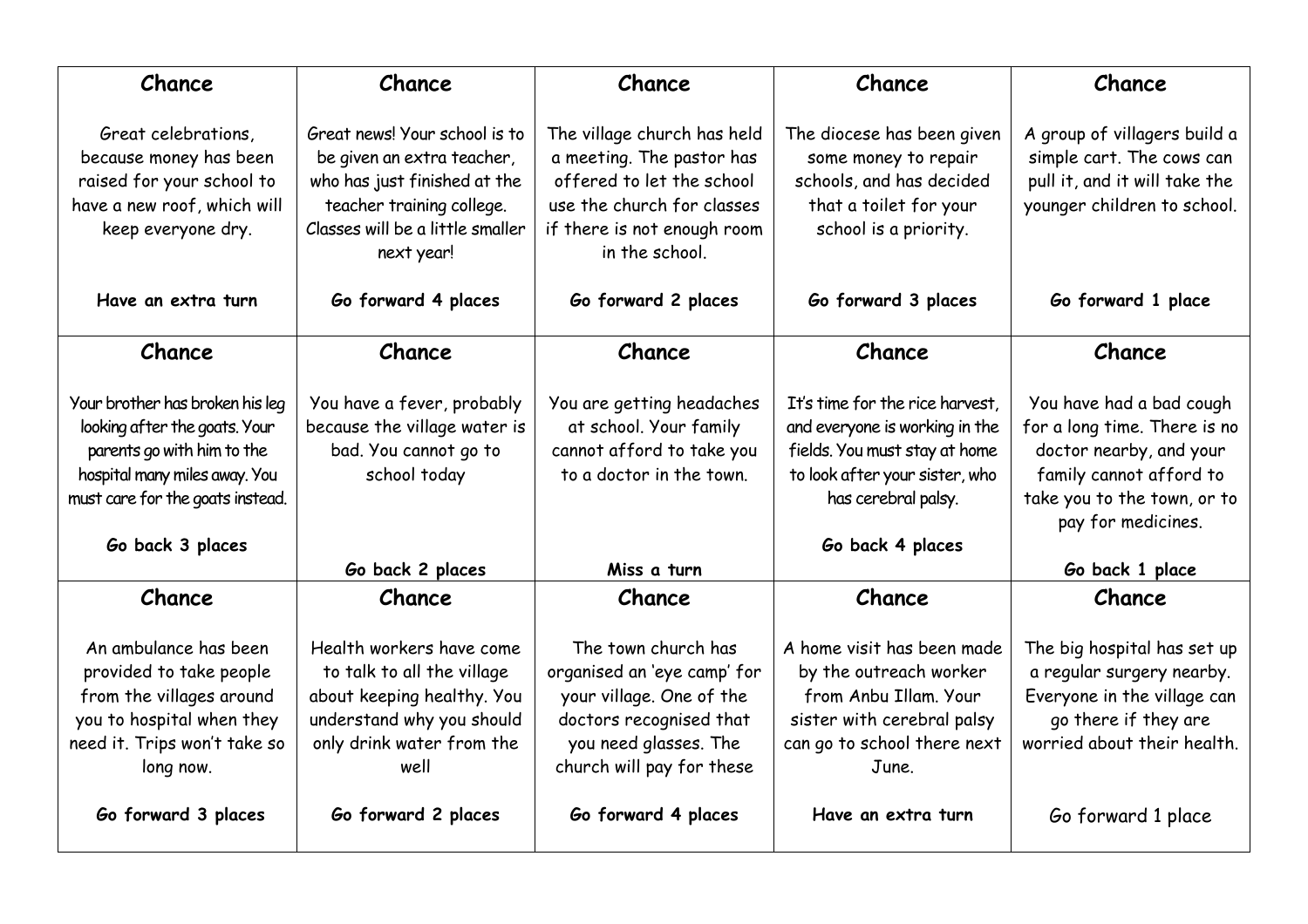| Chance<br>Chance                                                                                                                 |                                                                                                                                | Chance                                                                                                                                                              | Chance                                                                                                                                                                          | Chance                                                                                                                                                                              |
|----------------------------------------------------------------------------------------------------------------------------------|--------------------------------------------------------------------------------------------------------------------------------|---------------------------------------------------------------------------------------------------------------------------------------------------------------------|---------------------------------------------------------------------------------------------------------------------------------------------------------------------------------|-------------------------------------------------------------------------------------------------------------------------------------------------------------------------------------|
| You tore your only white<br>shirt when you played<br>football after school. You<br>cannot go to school until it<br>is mended     | You are unlikely to be able<br>to continue at school after<br>year 5, because the only<br>secondary school is too far<br>away. | You have missed too much<br>school because you have to<br>look after the family. You<br>probably won't be able to<br>go back after the holidays                     | Your sister cannot go to<br>school because she has to<br>look after the younger<br>children. You try to help her<br>to read and write, but it<br>takes too much of your time.   | After you have done your<br>chores in the morning,<br>there is no time to have<br>any breakfast. You are<br>hungry all morning                                                      |
| Go back three places                                                                                                             | Miss a turn                                                                                                                    | Go back 4 places                                                                                                                                                    | Go back 1 place                                                                                                                                                                 | Go back 2 places                                                                                                                                                                    |
| Chance                                                                                                                           | Chance                                                                                                                         | Chance                                                                                                                                                              | Chance                                                                                                                                                                          | Chance                                                                                                                                                                              |
| A charity has provided<br>school uniforms for all the<br>children in the village. Now<br>you feel like a real school<br>student. | You have been chosen to<br>have a place in a secondary<br>school hostel. This means<br>that you can carry on your<br>education | Your pastor has<br>recommended that you go to<br>one of the vocational training<br>schools in the diocese. Your<br>fees will be paid and you will<br>learn a trade. | The Church of South India<br>has chosen your village as<br>part of a scheme to give<br>girls an education through<br>evening classes. Your sister<br>can learn to read properly | A local childcare centre<br>opens. Your chores include<br>taking your younger<br>brother here. With all the<br>school age children, you get<br>breakfast before going to<br>school. |
| Go forward 3 places                                                                                                              | Have an extra throw                                                                                                            | Go forward 4 places                                                                                                                                                 | Go forward 1 place                                                                                                                                                              | Go forward 2 places                                                                                                                                                                 |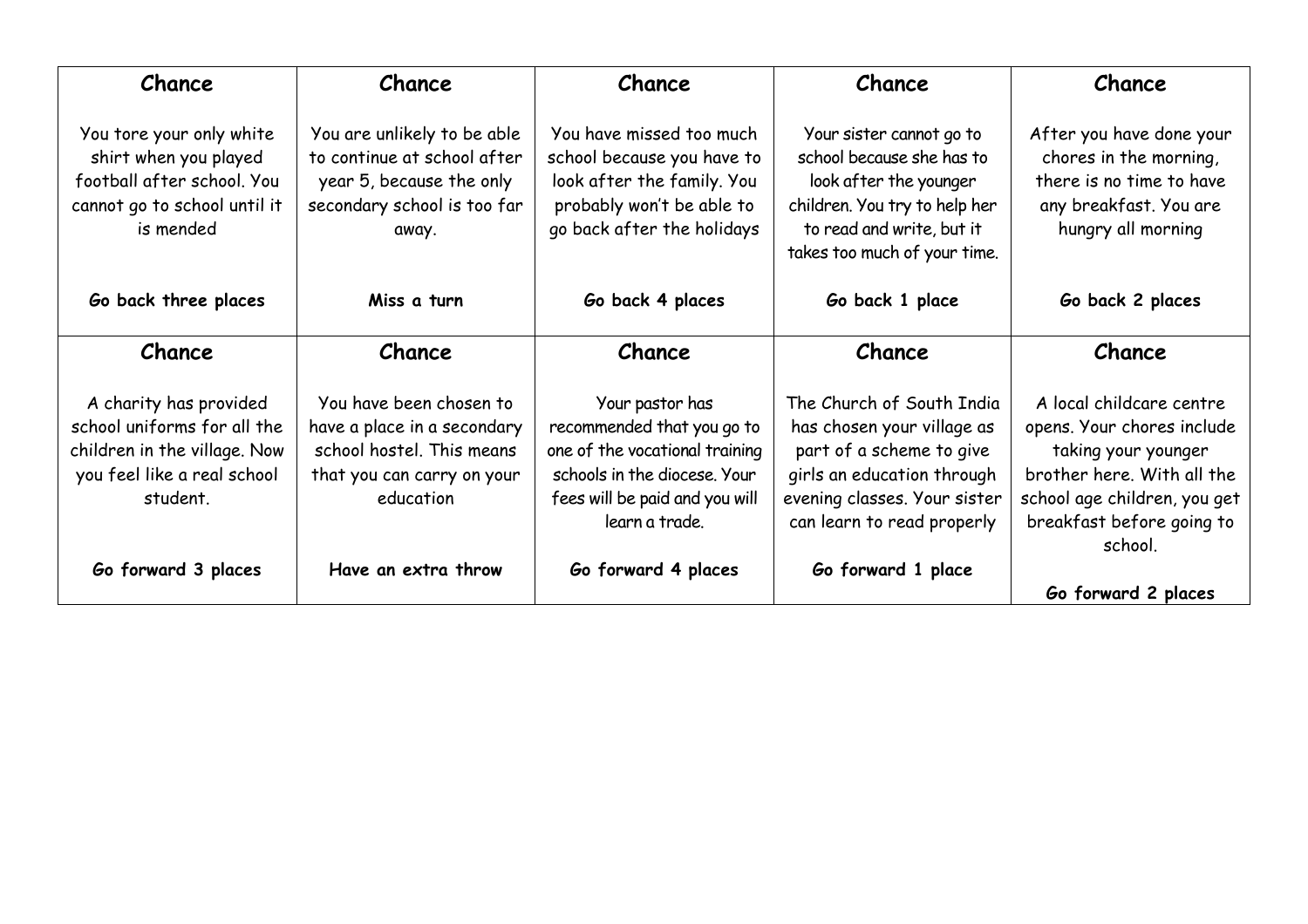| Challenge<br>Challenge                                                                                                                                                                            |                                                                                                                                                                         | Challenge                                                                                                                                                                       | Challenge                                                                                                                                                                 | Challenge                                                                                                                                                                  |
|---------------------------------------------------------------------------------------------------------------------------------------------------------------------------------------------------|-------------------------------------------------------------------------------------------------------------------------------------------------------------------------|---------------------------------------------------------------------------------------------------------------------------------------------------------------------------------|---------------------------------------------------------------------------------------------------------------------------------------------------------------------------|----------------------------------------------------------------------------------------------------------------------------------------------------------------------------|
| Is a Dalit<br>a privileged person in India?<br>α)<br>a type of food?<br>b)<br>an Indian of the lowest<br>C)<br>caste?                                                                             | Another name that Dalits were<br>known as was<br>a) Unbelievables?<br>Untouchables?<br>b)<br>Unthinkables?<br>c)                                                        |                                                                                                                                                                                 | The first missionaries in Vellore<br>worked mainly with<br>people who were very poor?<br>a)<br>people who were already<br>b)<br>Christian?<br>people who were rich?<br>c) | If you are a Dalit,<br>a) you must live in a separate<br>village?<br>b) you must not build a brick<br>house?<br>use a separate drinking well?<br>c)<br>all of these?<br>d) |
| Challenge                                                                                                                                                                                         | Challenge                                                                                                                                                               | Challenge                                                                                                                                                                       | Challenge                                                                                                                                                                 | Challenge                                                                                                                                                                  |
| Growing rice is also known as<br>In Vellore the farmers grow<br>lots of sugar beet?<br>caddy?<br>a)<br>a)<br>lots of beetroot?<br>paddy?<br>b)<br>b)<br>lots of sugar cane?<br>faddy?<br>c)<br>C) |                                                                                                                                                                         | As well as lorries, what carries<br>sugar cane to be processed<br>bicycles?<br>a)<br>bullock carts?<br>b)<br>buses?<br>c)                                                       | The Pongal festival happens in<br>May?<br>a)<br>October?<br>b)<br>c)<br>January?                                                                                          | If there is not enough rain<br>the cattle get sick and die?<br>a)<br>the people have a chance to<br>b).<br>sunbathe?<br>the cattle have a chance to<br>c)<br>sunbathe?     |
| Challenge                                                                                                                                                                                         | Challenge                                                                                                                                                               | Challenge                                                                                                                                                                       | Challenge                                                                                                                                                                 | Challenge                                                                                                                                                                  |
|                                                                                                                                                                                                   |                                                                                                                                                                         |                                                                                                                                                                                 |                                                                                                                                                                           |                                                                                                                                                                            |
| School uniform in villages is<br>a blazer, tie, and smart<br>a) -<br>trousers?<br>a white shirt and shorts or a<br>b).<br>skirt in the school colour?<br>there is no uniform?<br>c)               | Some children in India do not go<br>to school because<br>a) they want to watch<br>television?<br>they have to help earn money?<br>b)<br>they want to go shopping?<br>c) | A son is seen as more useful than<br>a daughter because<br>a) when he marries, his wife will<br>help look after her in-laws?<br>b) he is stronger?<br>he will leave home?<br>c) | A dowry is<br>a) gifts given to a bride's in-<br>laws?<br>b) a type of boat?<br>an Indian costume?<br>c)                                                                  | Drinking bad water can make you<br>sing like Gareth Gates?<br>a)<br>very sick?<br>b)<br>hungry?<br>c)                                                                      |
| Challenge                                                                                                                                                                                         | Challenge                                                                                                                                                               | Challenge                                                                                                                                                                       | Challenge                                                                                                                                                                 | Challenge                                                                                                                                                                  |